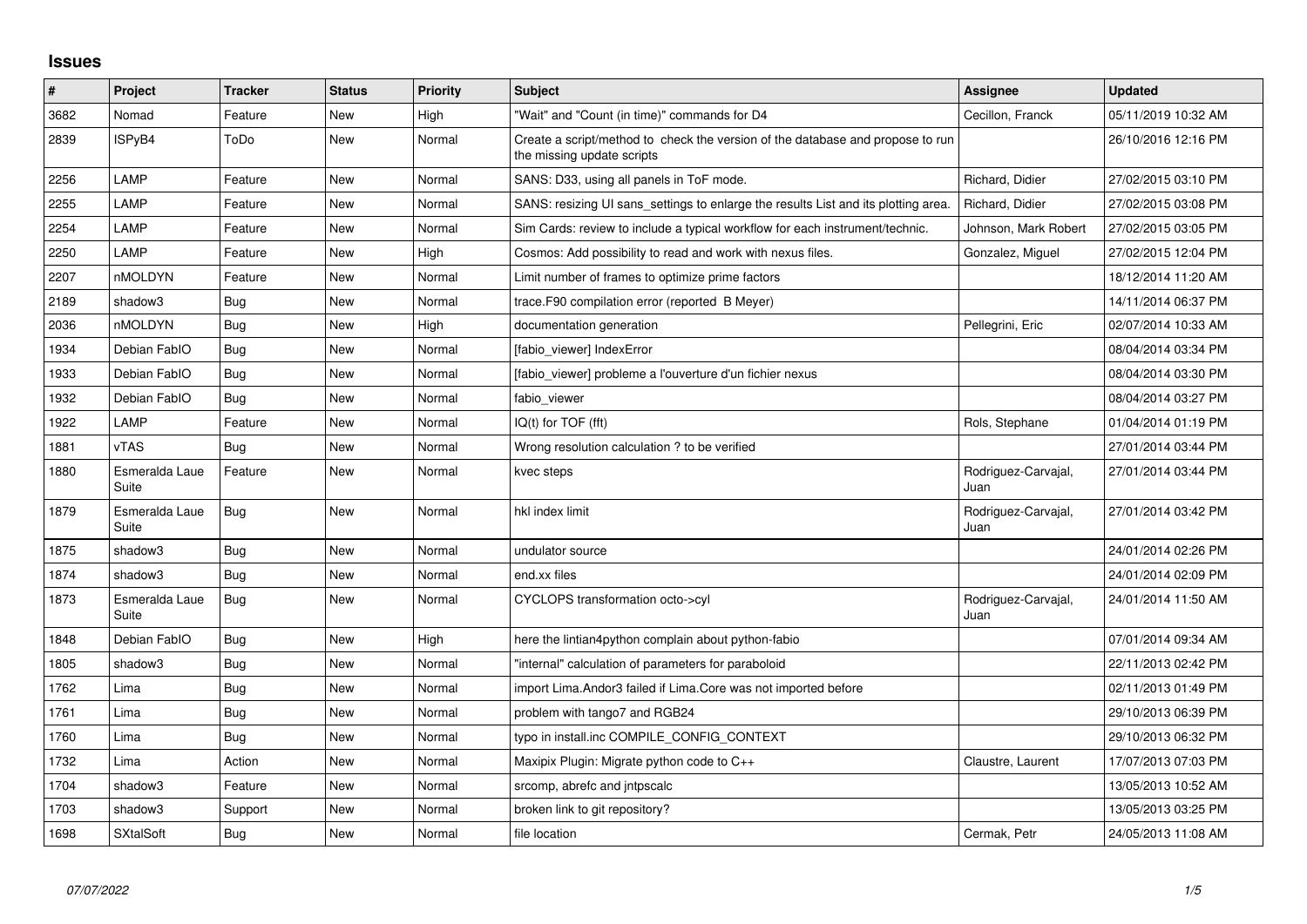| #    | Project          | <b>Tracker</b> | <b>Status</b> | Priority  | <b>Subject</b>                                                                         | Assignee                   | <b>Updated</b>      |
|------|------------------|----------------|---------------|-----------|----------------------------------------------------------------------------------------|----------------------------|---------------------|
| 1697 | Lima             | Feature        | <b>New</b>    | Normal    | Add the possibility to get the list of available trigger modes by camera               | Petitdemange,<br>Sebastien | 18/07/2013 01:51 PM |
| 1548 | Lima             | <b>Bug</b>     | <b>New</b>    | Normal    | Xpad plugin: move task inside the plugin                                               | Langlois, Florent          | 17/12/2012 02:56 PM |
| 1544 | <b>SXtalSoft</b> | Feature        | New           | Normal    | Colours for unindexed peaks                                                            | Cermak, Petr               | 20/05/2013 08:38 PM |
| 1542 | <b>SXtalSoft</b> | Feature        | <b>New</b>    | Normal    | Saving the state of a session to recover it later                                      | Cermak. Petr               | 04/12/2012 06:08 PM |
| 1539 | <b>SXtalSoft</b> | Feature        | <b>New</b>    | Normal    | Improve the noise correction                                                           |                            | 04/12/2012 06:05 PM |
| 1533 | <b>SXtalSoft</b> | <b>Bug</b>     | <b>New</b>    | Normal    | rafub gui                                                                              |                            | 26/11/2012 10:07 PM |
| 1532 | <b>SXtalSoft</b> | <b>Bug</b>     | New           | Normal    | rafub gui                                                                              |                            | 26/11/2012 01:43 PM |
| 1510 | Lima             | <b>Bug</b>     | <b>New</b>    | Normal    | simulator test suite left files on the filesystem                                      | Petitdemange,<br>Sebastien | 03/12/2012 09:33 AM |
| 1469 | Nomad            | Feature        | <b>New</b>    | Normal    | D20: ALL "condition families" in Parameter survey !!!                                  | Cecillon, Franck           | 24/10/2012 09:54 AM |
| 1468 | Nomad            | <b>Bug</b>     | New           | Normal    | D20: roirate and roisum do not work in conditions                                      | Cecillon, Franck           | 24/10/2012 09:50 AM |
| 1461 | shadow3          | Bug            | <b>New</b>    | Normal    | Neede upgrade of xsh run in shadowyui macros to work with shadow3                      | Sanchez del Rio.<br>Manuel | 12/10/2012 11:52 AM |
| 1459 | Nomad            | Feature        | <b>New</b>    | High      | D20: Get rid of the "Pause" button for D20!                                            | Cecillon, Franck           | 11/10/2012 09:33 AM |
| 1458 | Nomad            | Feature        | New           | Normal    | D20: "Infinity" or "eternity" instead of "999" or "9999" etc.!                         | Cecillon, Franck           | 11/10/2012 09:30 AM |
| 1457 | Nomad            | <b>Bug</b>     | <b>New</b>    | Normal    | D20: Time estimation in NoMad Spy wrong for RocCount (at least )                       | Cecillon, Franck           | 11/10/2012 09:26 AM |
| 1456 | Nomad            | <b>Bug</b>     | <b>New</b>    | High      | D20: Fast mode not working when activated directly after ramp mode --<br>SOLVED???     | Cecillon, Franck           | 11/10/2012 09:18 AM |
| 1448 | Nomad            | Feature        | New           | Immediate | D20: Refresh of Parameter survey plots                                                 | Cecillon, Franck           | 26/09/2012 02:57 PM |
| 1447 | Nomad            | Feature        | <b>New</b>    | Immediate | D20: ramps on setpopint (good), regulation and sample (bad!)                           | Cecillon, Franck           | 26/09/2012 02:55 PM |
| 1446 | Nomad            | Feature        | <b>New</b>    | High      | D20: coldvalve management module as an example for a comeback of<br>GEORGE's "dials"   | Cecillon, Franck           | 26/09/2012 02:53 PM |
| 1445 | Nomad            | Feature        | <b>New</b>    | High      | D20: Conditions (If in launchpad AND watchdog/alert)                                   | Cecillon, Franck           | 26/09/2012 02:51 PM |
| 1444 | Nomad            | <b>Bug</b>     | New           | Immediate | D20: Watchdog/Alert popups                                                             | Cecillon, Franck           | 26/09/2012 02:47 PM |
| 1443 | Nomad            | <b>Bug</b>     | <b>New</b>    | Urgent    | D20: still more options for cryostat temperature setting                               | Cecillon, Franck           | 26/09/2012 02:46 PM |
| 1435 | Nomad            | <b>Bug</b>     | New           | Normal    | 'More options" in NomadGUI is blocked                                                  | Ortiz, Helene              | 24/09/2012 03:59 PM |
| 1427 | Nomad            | <b>Bug</b>     | New           | Immediate | D20: RocScan: Detector display does NOT refresh during acquisition                     | Cecillon, Franck           | 31/08/2012 11:30 AM |
| 1397 | Nomad            | Bug            | New           | Normal    | OrangeCryostat controller does not start ColdValve                                     |                            | 26/07/2012 11:20 AM |
| 1376 | Nomad            | Feature        | New           | High      | D20 and others: automatic parameter survey after midnight and three further<br>options | Cecillon, Franck           | 16/07/2012 11:31 AM |
| 1366 | Nomad            | Feature        | <b>New</b>    | High      | D20: beam parameters (sample pressure Psample) in SPY!                                 | Cecillon, Franck           | 11/07/2012 05:13 PM |
| 1365 | Nomad            | Bug            | New           | High      | Spy window places itself in some inconvenient place on the desktop                     | Cecillon, Franck           | 11/07/2012 10:21 AM |
| 1364 | Nomad            | Feature        | <b>New</b>    | High      | Furnace PID - more flexibility                                                         | Cecillon, Franck           | 11/07/2012 10:12 AM |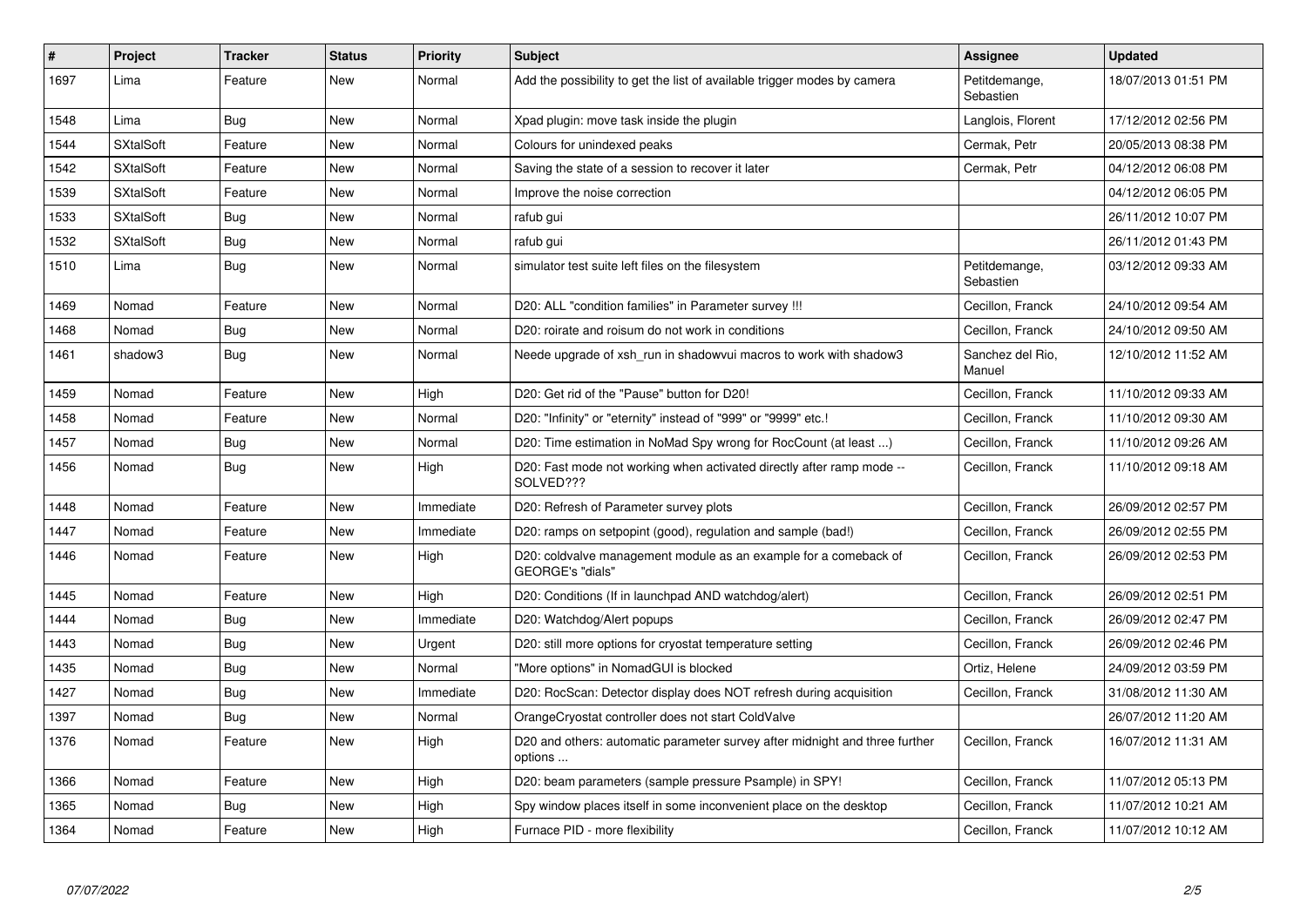| #    | Project       | <b>Tracker</b> | <b>Status</b> | <b>Priority</b> | <b>Subject</b>                                                                                     | <b>Assignee</b>            | <b>Updated</b>      |
|------|---------------|----------------|---------------|-----------------|----------------------------------------------------------------------------------------------------|----------------------------|---------------------|
| 1360 | Nomad         | <b>Bug</b>     | New           | Immediate       | Missing sample environments: D20 furnace (and D1B furnace and pool-CF<br>119ILHV49)                | Cecillon, Franck           | 09/07/2012 10:13 AM |
| 1359 | Nomad         | Feature        | New           | High            | cryofurnace 119ILHV49 missing as sample environment                                                | Cecillon, Franck           | 07/07/2012 05:37 PM |
| 1357 | Nomad         | <b>Bug</b>     | New           | Normal          | D20: Conditions-Warnings scatter pop-up windows all over the desktop which<br>remain when inactive | Cecillon, Franck           | 26/09/2012 02:44 PM |
| 1355 | Nomad         | Feature        | New           | High            | D20: Switch applying tolerance between regulation and sample in the<br>launchpad                   | Cecillon, Franck           | 12/07/2012 01:22 PM |
| 1354 | Nomad         | Feature        | New           | High            | Conditions: Warnings - variables, values in messages and time parameters                           | Cecillon, Franck           | 02/07/2012 03:26 PM |
| 1353 | <b>mxCUBE</b> | Action         | New           | Normal          | Convert Tine module code to use the Poller module and gevent async watcher<br>for events           |                            | 28/06/2012 01:45 PM |
| 1327 | Nomad         | Bug            | New           | Normal          | PolarizationController read actual state long                                                      |                            | 07/06/2012 11:10 AM |
| 1269 | Lima          | Feature        | New           | Normal          | ADSC: Change the functionning of the exposure time / Stop acquisition                              | NOUREDDINE, Arafat         | 19/07/2012 11:56 AM |
| 1234 | Nomad         | <b>Bug</b>     | New           | High            | Generic scan list not refreshed                                                                    | legoc, yannick             | 20/02/2012 03:34 PM |
| 1226 | CrysFML       | Feature        | New           | Normal          | optimization of magnetic structure with domains                                                    | Zaharko, Oksana            | 05/02/2012 12:40 PM |
| 1225 | CrysFML       | Feature        | New           | Normal          | CFML Refcodes.f90                                                                                  | Zaharko, Oksana            | 05/02/2012 12:38 PM |
| 1224 | CrysFML       | Feature        | New           | Normal          | CFML_MagSymm.f90                                                                                   | Zaharko, Oksana            | 05/02/2012 12:37 PM |
| 1211 | CrysFML       | Feature        | New           | Normal          | Simulated annealing of magnetic structure from nonpolarised magnetic<br>intensities                | Zaharko, Oksana            | 22/01/2012 10:29 AM |
| 1203 | mxCUBE        | Feature        | New           | Normal          | Keyword change for detector-dependent parameters                                                   | Beteva, Antonia            | 13/01/2012 02:51 PM |
| 1201 | mxCUBE        | Action         | New           | Normal          | Make sure model-view-controller design is properly followed                                        |                            | 13/01/2012 02:47 PM |
| 1200 | mxCUBE        | Support        | New           | Normal          | git pushes should send emails to developer members                                                 |                            | 13/01/2012 02:45 PM |
| 1199 | mxCUBE        | Action         | New           | Normal          | Make existing hardware objects and bricks ESRF-independent                                         |                            | 13/01/2012 02:48 PM |
| 1198 | mxCUBE        | Action         | New           | Normal          | Explicit abstract interfaces for Hardware Objects                                                  | Oscarsson, Marcus          | 13/01/2012 11:32 AM |
| 1195 | CrysFML       | Feature        | New           | Normal          | CFML Refcodes.f90 with magnetic codes and MagKeys.f90                                              | Zaharko, Oksana            | 06/01/2012 12:59 PM |
| 1191 | Lima          | Feature        | New           | Normal          | Having the possibility to get the last error message                                               | Petitdemange,<br>Sebastien | 08/03/2013 03:53 PM |
| 1189 | Nomad         | Feature        | New           | Normal          | Refresh automatically the list of controllers in Parameter Survey                                  |                            | 16/12/2011 04:37 PM |
| 1186 | Nomad         | <b>Bug</b>     | New           | High            | D20: continuously trying to contac ln2/lhe eurotherms although not meant to be<br>contacted        |                            | 09/12/2011 10:21 AM |
| 1185 | Nomad         | Bug            | New           | High            | D20: High pressure cell values only read when sending set-point                                    | Cecillon, Franck           | 09/12/2011 10:20 AM |
| 1184 | Nomad         | <b>Bug</b>     | New           | Normal          | D20: slitm_l/r do not always show the right encoder values                                         | Cecillon, Franck           | 09/12/2011 10:20 AM |
| 1180 | Nomad         | Feature        | New           | Normal          | Save scan range configuration by (controller, property)                                            | legoc, yannick             | 30/11/2011 08:59 AM |
| 1167 | Nomad         | <b>Bug</b>     | New           | Immediate       | D20: Changes in fields (title, number of repetitions) NOT taken into account                       | Cecillon, Franck           | 25/11/2011 10:05 AM |
| 1165 | Nomad         | Feature        | New           | Normal          | D20: have analogon to the mad command "MOV" in contrast to "POS"!                                  | Cecillon, Franck           | 24/11/2011 11:33 AM |
| 1164 | Nomad         | Feature        | New           | Normal          | IN3: Pause/Continu, re-positionning moved axis during pause mode                                   |                            | 23/11/2011 11:02 AM |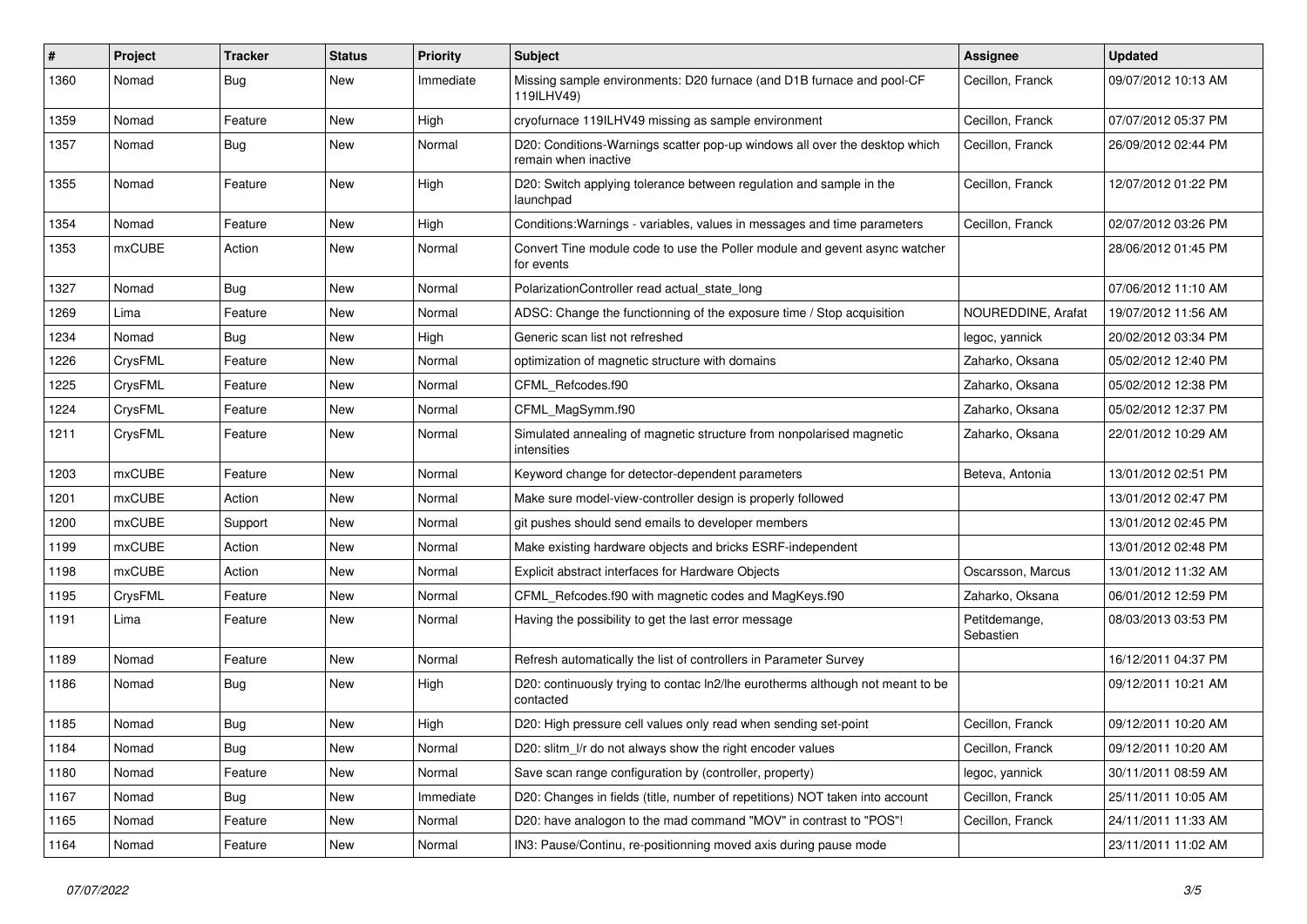| #    | Project                          | <b>Tracker</b> | <b>Status</b> | <b>Priority</b> | <b>Subject</b>                                                                              | <b>Assignee</b>      | <b>Updated</b>      |
|------|----------------------------------|----------------|---------------|-----------------|---------------------------------------------------------------------------------------------|----------------------|---------------------|
| 1163 | Nomad                            | Feature        | New           | Normal          | IN3: the same time variable should be used for scan and simple count                        |                      | 23/11/2011 11:00 AM |
| 1159 | Nomad                            | Feature        | <b>New</b>    | Normal          | IN3: Review of output                                                                       |                      | 23/11/2011 10:57 AM |
| 1158 | Nomad                            | Feature        | New           | Normal          | IN3: review spy for slitcomponent controller                                                |                      | 23/11/2011 10:56 AM |
| 1151 | Nomad                            | Feature        | New           | Normal          | IN3: Print a XBU editor                                                                     |                      | 23/11/2011 09:02 AM |
| 1148 | Nomad                            | Feature        | New           | Normal          | IN3: Open scan plot automatically                                                           |                      | 23/11/2011 08:53 AM |
| 1140 | Nomad                            | Feature        | New           | High            | D20: Call/SMS local contact/instrument responsible when timeout in ROC count<br>mode        | Cecillon, Franck     | 21/11/2011 01:11 PM |
| 1139 | Nomad                            | Feature        | New           | High            | D20: Call/SMS local contact/instrument responsible when Nomad Server<br>crashes             | Cecillon, Franck     | 21/11/2011 01:11 PM |
| 1138 | Nomad                            | Feature        | New           | High            | D20: Call/SMS local contact/instrument responsible when high pressure drops<br>to zero      | Cecillon, Franck     | 21/11/2011 01:09 PM |
| 1118 | Nomad                            | Feature        | New           | Normal          | D20: Monochromator setting - curvature                                                      | Cecillon, Franck     | 08/11/2011 09:41 AM |
| 1110 | Nomad                            | Feature        | New           | High            | D20: copy-paste of text into fields                                                         | Cecillon, Franck     | 02/11/2011 02:22 PM |
| 1108 | Nomad                            | Feature        | New           | Normal          | D20: Define sample temperature range, when outside consider sample stick as<br>disconnected | Cecillon, Franck     | 02/11/2011 02:07 PM |
| 1107 | Nomad                            | Feature        | New           | High            | Choose wether tolerance applied on Treg or Tsample in launchpad                             | Cecillon, Franck     | 02/11/2011 02:00 PM |
| 1105 | Nomad                            | <b>Bug</b>     | New           | High            | Parameter survey viewer not refreshing                                                      | Cecillon, Franck     | 02/11/2011 01:35 PM |
| 1101 | Nomad                            | Bug            | New           | High            | time estimation ROC counting                                                                | Cecillon, Franck     | 02/11/2011 01:14 PM |
| 1100 | Nomad                            | Feature        | New           | Normal          | stop nosave                                                                                 | Cecillon, Franck     | 02/11/2011 01:06 PM |
| 1097 | CrysFML                          | Feature        | New           | Normal          | new variables and subroutines                                                               | Zaharko, Oksana      | 02/11/2011 12:12 AM |
| 1091 | Nomad                            | <b>Bug</b>     | New           | Normal          | Write mask in energy mode                                                                   | Locatelli, Jerome    | 28/10/2011 11:03 AM |
| 1014 | Nomad                            | Support        | New           | Low             | Installation package                                                                        |                      | 16/08/2011 05:40 PM |
| 1002 | Nomad                            | Feature        | New           | Normal          | Set Division parameter from RioAxis to Axis View                                            |                      | 06/07/2011 08:08 AM |
| 974  | Nomad                            | Feature        | New           | Low             | Missing log message when server stopped                                                     |                      | 17/06/2011 12:55 PM |
| 906  | shadow3                          | <b>Bug</b>     | New           | Normal          | read/write compatibility in shadowvui and shadow3                                           |                      | 14/03/2011 04:27 PM |
| 797  | vTAS                             | Support        | New           | Normal          | Compatibility with other libraries                                                          |                      | 13/11/2010 06:30 PM |
| 775  | CrysFML                          | Feature        | New           | Normal          | Graphical CrysFML version using a free GUI library like pilib or japi                       |                      | 15/03/2011 11:27 PM |
| 616  | <b>XOP Neutron</b><br>Scattering | Support        | New           | Normal          | Add help file to the repository                                                             | Lelièvre-Berna, Eddy | 31/03/2010 11:59 AM |
| 565  | vTAS                             | Support        | New           | Normal          | Control of all instrument parameters                                                        | Boehm, Martin        | 18/02/2010 03:59 PM |
| 564  | vTAS                             | Feature        | New           | Normal          | Re-organisation of instrument parameter panel, up-dating A2,A4 and A6 with<br>actual values | Raoul, Yannick       | 18/02/2010 03:57 PM |
| 562  | vTAS                             | Feature        | <b>New</b>    | High            | Validation button for parameters in right upper window                                      | Raoul, Yannick       | 18/02/2010 03:48 PM |
| 558  | vTAS                             | Feature        | New           | Normal          | Data import - better error messages                                                         | Raoul, Yannick       | 12/02/2010 06:45 PM |
| 557  | vTAS                             | Feature        | New           | Low             | Panel Experiment - input validation through a button                                        | Raoul, Yannick       | 12/02/2010 06:43 PM |